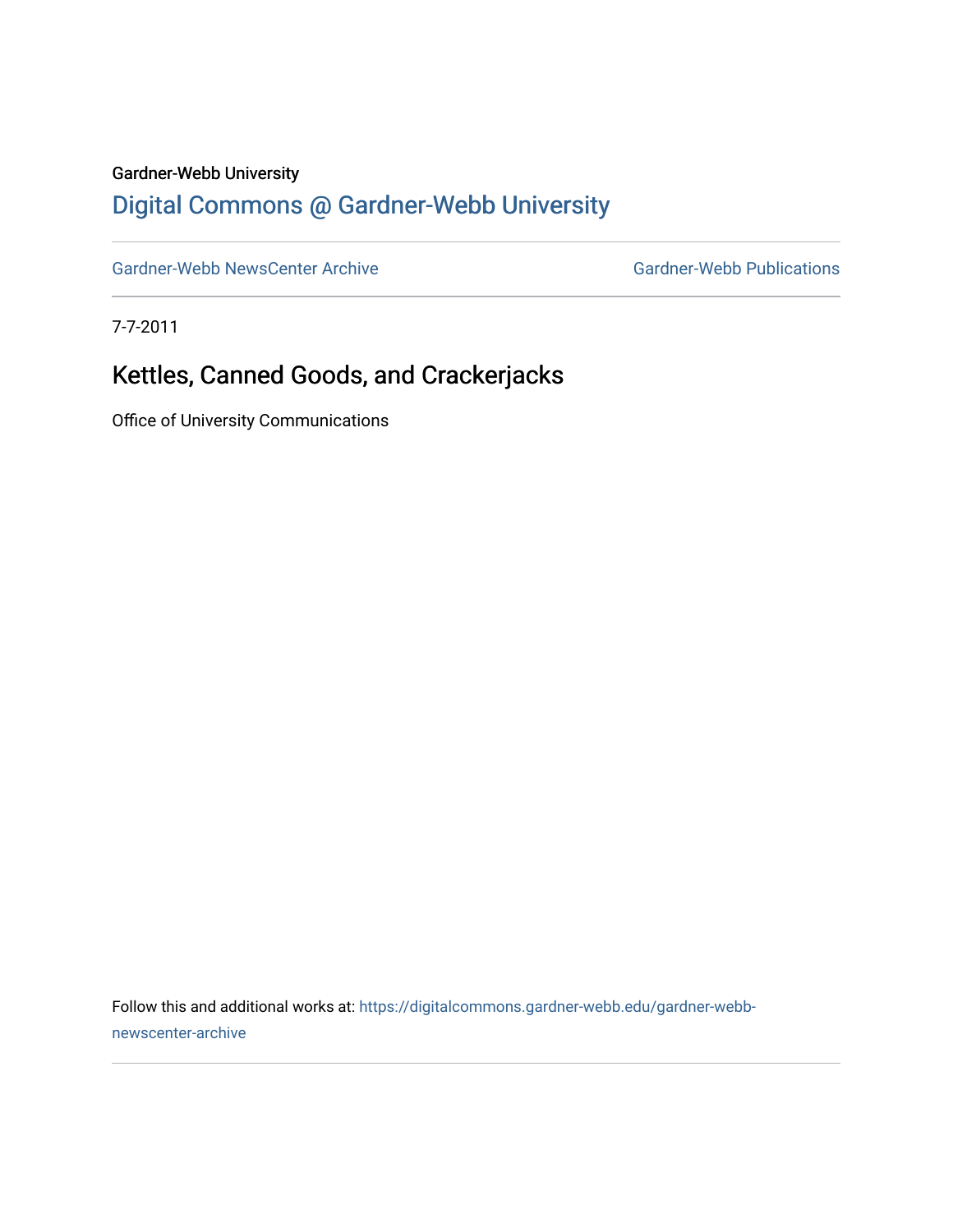## **Kettles, Canned Goods, and Crackerjacks**

**webpublish.gardner-webb.edu**[/newscenter/kettles-canned-goods-and-crackerjacks/](https://webpublish.gardner-webb.edu/newscenter/kettles-canned-goods-and-crackerjacks/)

Office of University Communications **Communications** July 7, 2011

*Forest City Owls Offer Discount Game Tickets for Canned Goods on July 13*

**Canned** good drive

BOILING SPRINGS, N.C. – The Forest City Owls Baseball Club are teaming up with the Salvation Army and 88.3 WGWG to sponsor a canned food drive to benefit the Salvation Army Food Pantry. On

Wednesday, July 13, fans can trade canned foods and non-perishable food items for discounted tickets to see the Owls take on the Gastonia Grizzlies at Forest City's McNair Field at 7:30 p.m.

The Salvation Army will station volunteers to collect food items at both stadium entrances, and the famous red kettles and bell-ringers will also be on hand. Guests interested in volunteering with the Salvation Army will have the chance to sign up for service opportunities in the coming year.

"The Owls are a community team. We owe so much to the community for coming out and watching us play, and this is just one way that we can give back. We're excited to partner with a great organization like the Salvation Army, and working with WGWG, with their track record in the community, is a thrill," said Owls General Manager and Gardner-Webb alum Jeremy Boler.

88.3 WGWG, "The Range," will broadcast live from the stadium during the evening, and will offer a variety of giveaway items. "WGWG is proud to partner with the Owls and with the Salvation Army for such a worthwhile cause," said WGWG Operations Manager Jeff Powell. "At WGWG, we are always interested in working with the community to meet local needs, and the chance to fight hunger while enjoying good baseball and good music will make for a great evening."

The food drive is just one of the "Faith Night" activities the Owls have planned for July 13. For more information about the Owls, or for ticket information and directions to McNair Field, visit [forestcitybaseball.com](http://www.forestcitybaseball.com/).

A broadcast service of Gardner-Webb University since 1974, 88.3 WGWG, "The Range," is a 50,000-watt non-profit/non-commercial station that reaches listeners across 16 counties in both Carolinas. "The Range" offers a deep and diverse blend of sounds and artists, mixing chart-topping hits across the decades with deep album cuts never released as singles. WGWG also offers nationally syndicated programs, local news and events, coverage of Gardner-Webb athletics and high school football, on-air giveaways and more. For more information, or to listen live online, visit wgwg.org.